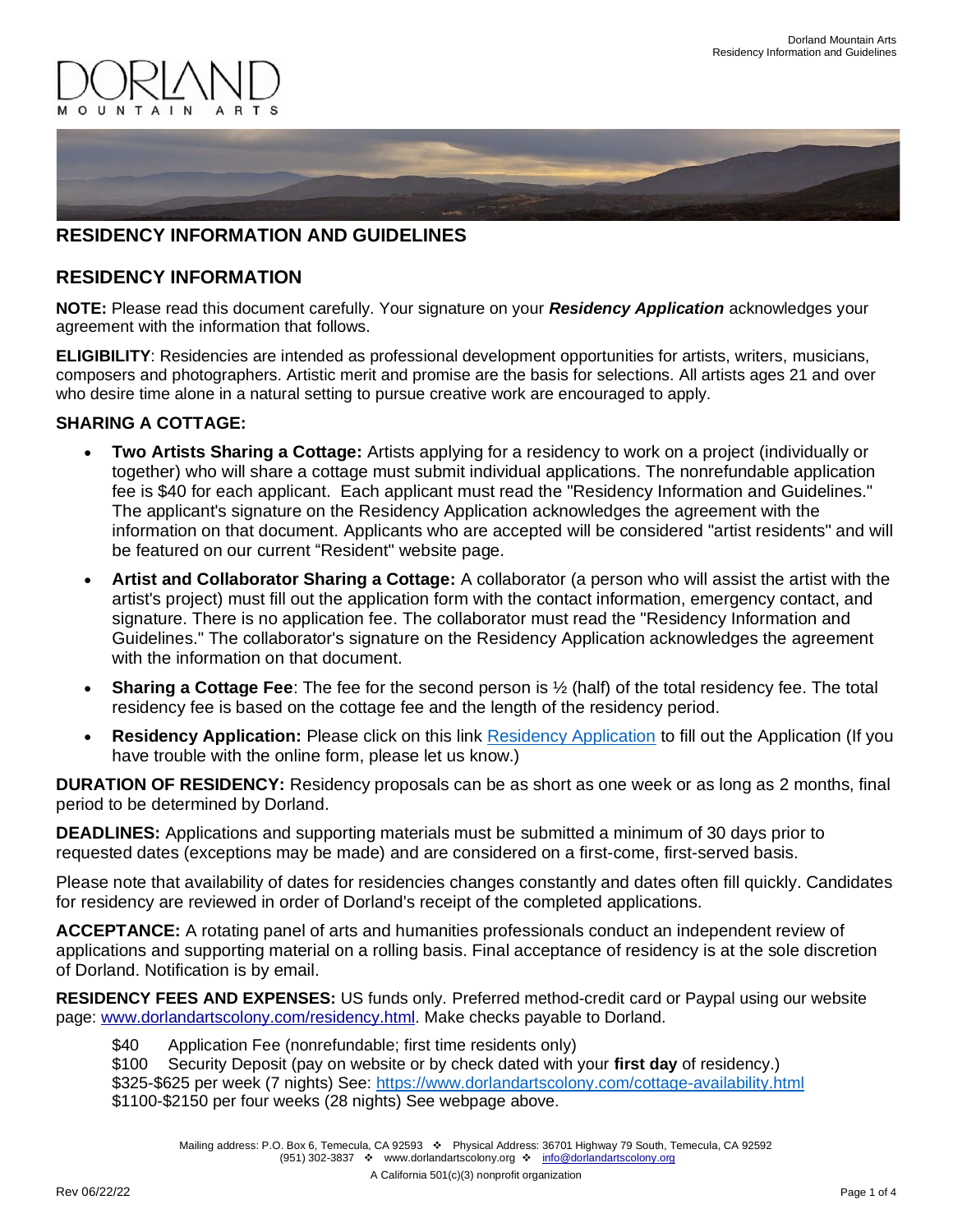If accepted, a *Residency Contract* will be sent to you by email with residency and payment details.

- **To secure residency dates:** A nonrefundable payment equal to 1 week's fee (or 1/3 total fee for residencies 3wks or longer) and return of signed contract will be required.
- **60 days before your arrival date:** Full nonrefundable payment of residency fee, the signed Residency Contract and the \$100 security deposit (paid on website *or* by check dated with your **first day** of residency) are due.
- **Collaborator or artist** sharing a cottage will pay ½ of the total residency fee. The Security Deposit total will be increased to \$150.
- Residents are responsible for **travel and shipping** expenses to and from Dorland as well as personal and artistic expenses.

## **CANCELLATION, DATE CHANGES AND REFUND POLICIES:**

- **Up to 60 days before the residency** (after the nonrefundable payment is made and/or contract received) changes in residency dates or cottages may be considered based on availability and payment of a rescheduling fee of **\$50**.
- **Between 60 and 40 days before the residency** there are no refunds, but rescheduling may be considered based on availability and payment of a rescheduling fee of **\$75**.
- **Within 40 days of the residency** no refunds or rescheduling will be made.
- **No refunds** will be given for late arrival or early departure.

**LOCATION:** Dorland Mountain Arts is set on three hundred acres along a northern ridge of Palomar Mountain range overlooking the Temecula Valley in Riverside County, Southern California. Dorland is about one hundred miles south of Los Angeles and sixty miles north of San Diego.

**TRANSPORTATION:** Renting a car is encouraged as there is much to explore in the surrounding area. If you choose not to rent a car, [Temecula Air](http://www.temeculaairshuttle.com/) Shuttle provides a reasonable shuttle service between San Diego Airport and Temecula. The shuttle can take you to Dorland or to a drop-off in Temecula where staff can pick you up by pre-arrangement and take you shopping on the way to Dorland. Greyhound Bus service is also available. If you do not have access to a car during your residency, Dorland staff will take you to a shopping area 1x per week. **Please let us know at least a week** before your arrival, **by what means and approximately when you will be arriving at Dorland.**

**FACILITIES:** Residents are housed in one of **five** individual, furnished cottages.

**Markham** and **Horton** cottages have a fully equipped kitchen with refrigerator, gas oven and microwave, full bathroom with tub and shower, separate bedroom (Markham has a queen bed; Horton has a full bed,) a workroom/living area with 2 small portable heaters, window AC, a wood burning stove (wood is furnished by Dorland), and a covered porch with magnificent mountain, canyon or Temecula Valley views. **Horton** has a Steinway baby grand piano.

Both **Connors** and **Zachai** cottages have open studio floor plans with baseboard heaters, a kitchen area with full refrigerator, a 2-burner stove top, microwave/convection combo, bathroom with shower, twin bed and pullout trundle bed, window AC, covered porch with views. **Zachai** has a Kimball baby grand piano.

**Roripaugh** cottage has a fully equipped kitchen with refrigerator, gas oven and microwave, bathroom with shower, separate bedroom with a queen bed, a workroom/living area with window AC, two small portable heaters, covered porch.

#### **All cottages have:**

- sheets and towels
- windows with screens and blinds that provide good ventilation.
- a single window air conditioning unit and a fan or ceiling fans.
- small appliances including coffee pot for flat bottom filters, rice cooker, blender, toaster, dishes, pots, pans, etc.
- a **minimum starter** of **basic needs** such as some condiments, toilet paper, trash bags, paper towels,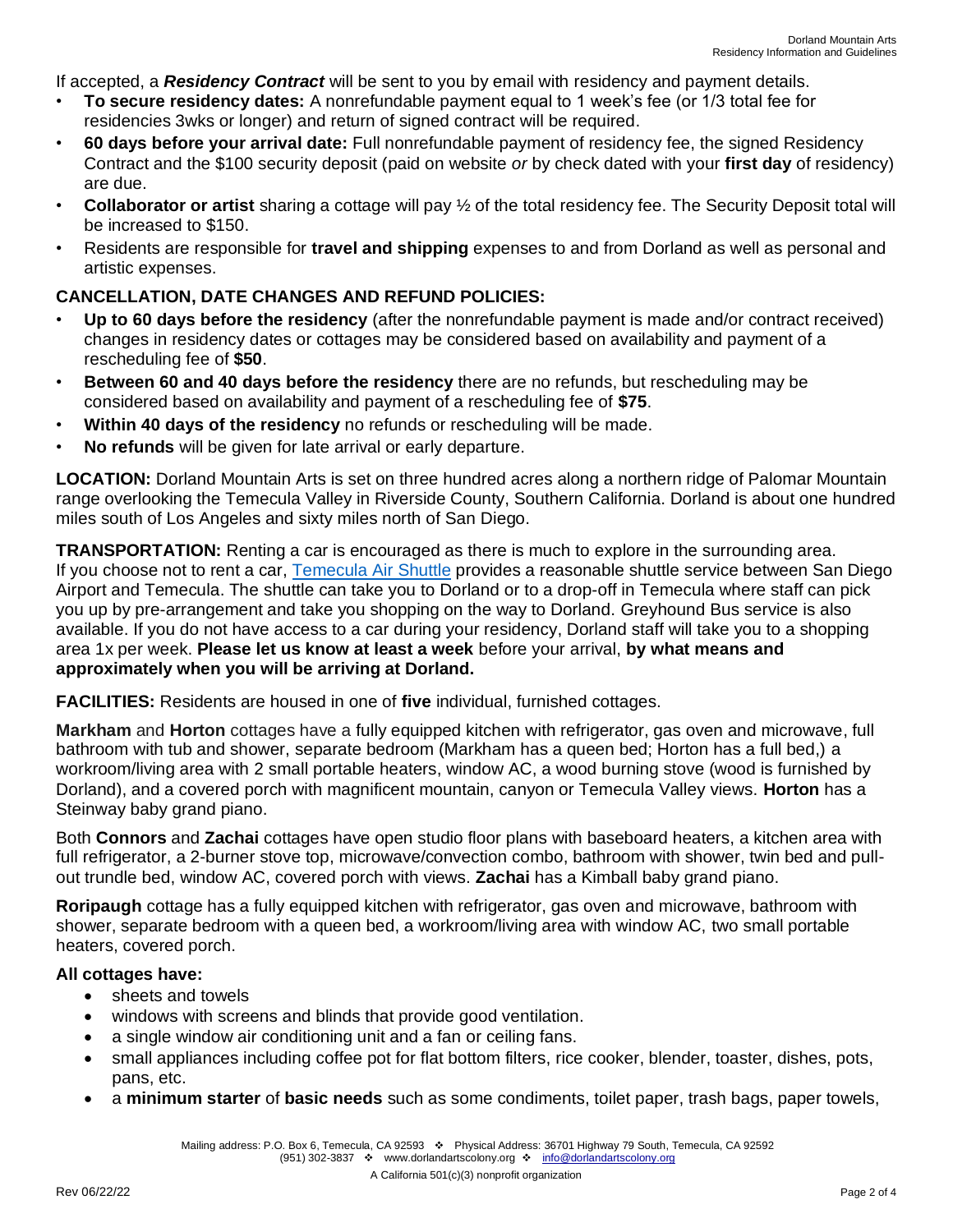cleaning supplies. **You may bring more supplies or purchase in town.**

- a **cottage notebook** containing information regarding safety, flora and fauna, the grounds, trails, and community amenities.
- a **key** is provided to your cottage at registration and although we have never had a problem, we recommend you lock your cottage when you go for a walk on the grounds or leave the property.

#### **Available on request:**

- easels and tarps,
- keyboard and music stand

## **You should bring:**

Sturdy shoes, flashlight, personal items

**PERSONNEL ON THE GROUNDS:** Caretaker/Artist-in Residence Robert Willis and his wife Director Janice Cipriani-Willis live on the premises and are usually available. All five cottages are usually occupied.

**INTERNET AND OFFICE SERVICES:** Free internet is available in the cottages. Most cell phones have good reception here. Limited printing is available in the Community Arts Center.

**GROUNDS**: There is a reflecting pond, a small lake, and some short trails on the premises. A hiking stick, cell phone, long pants and sturdy shoes are recommended due to rough ground and brush. Longer trails are available within a few miles.

**AMENITIES:** A washing machine and clothesline are available on site for residencies longer than 1 week. Facilities available in the nearby city of Temecula include grocery stores, Saturday morning farmers' market, pharmacies, laundry facilities, yoga studios, art supply stores, parks, theaters, restaurants, shopping malls, wineries, and antique stores.

**SHIPPING TO DORLAND (IMPORTANT!)**: If you ship **UPS or Fed Ex** use the physical address (36701 Hwy 79 South, Temecula Ca 92592.) If it's through the **US Post Office** you MUST use PO Box 6, Temecula CA 92593. **The PO Box is the safest way to ship if the shipper will allow it.** *Be sure to ask how your package will be shipped.*

**PUBLICITY:** Dorland Mountain Arts may ask resident artists' permission to use their names, pictures or visual images of their work for public relations and marketing materials. Dorland encourages and appreciates credit and publicity for any works that were created during your retreat.

**COMMUNITY:** A Meet & Greet/Wine & Bite is usually held on Friday evenings from 5-6pm in the Community Arts Center. Residents may contact each other by mutual agreement but should not disturb one another unannounced. No services are required of residents during their stay; however, Dorland appreciates residents' participation in our annual Open Studios and other public events. Local community interaction is welcomed and encouraged as is assistance with stacking firewood, caring for plants around the cottages and clearing trails.

# **RESIDENCY GUIDELINES**

**COTTAGE MAINTENANCE AND CLEANING:** In our effort to keep residencies cost as low as possible we ask that departing residents clean and prepare the cottage in consideration of the arriving resident. The resident is responsible for returning the studio/residential space to the condition (or better) in which it was found at the beginning of the residency. You will be provided with a check-out list when you arrive.

Feel free to pin or tape work-in-progress to the walls. Please do not paint on the walls or on anything else that exists on the property. Do not use or leave indoor furniture outside. If you have rearranged furniture or other items in the cottages, please return them to their original placement.

## **If you would rather do an abbreviated clean-up & have us deep-clean, you must schedule and pay \$75 at least four days in advance of your departure.**

**CHECK-OUT:** Please depart your cleaned cottage by 11am on the day of departure so that we can prep and sanitize the cottage for the arriving resident.